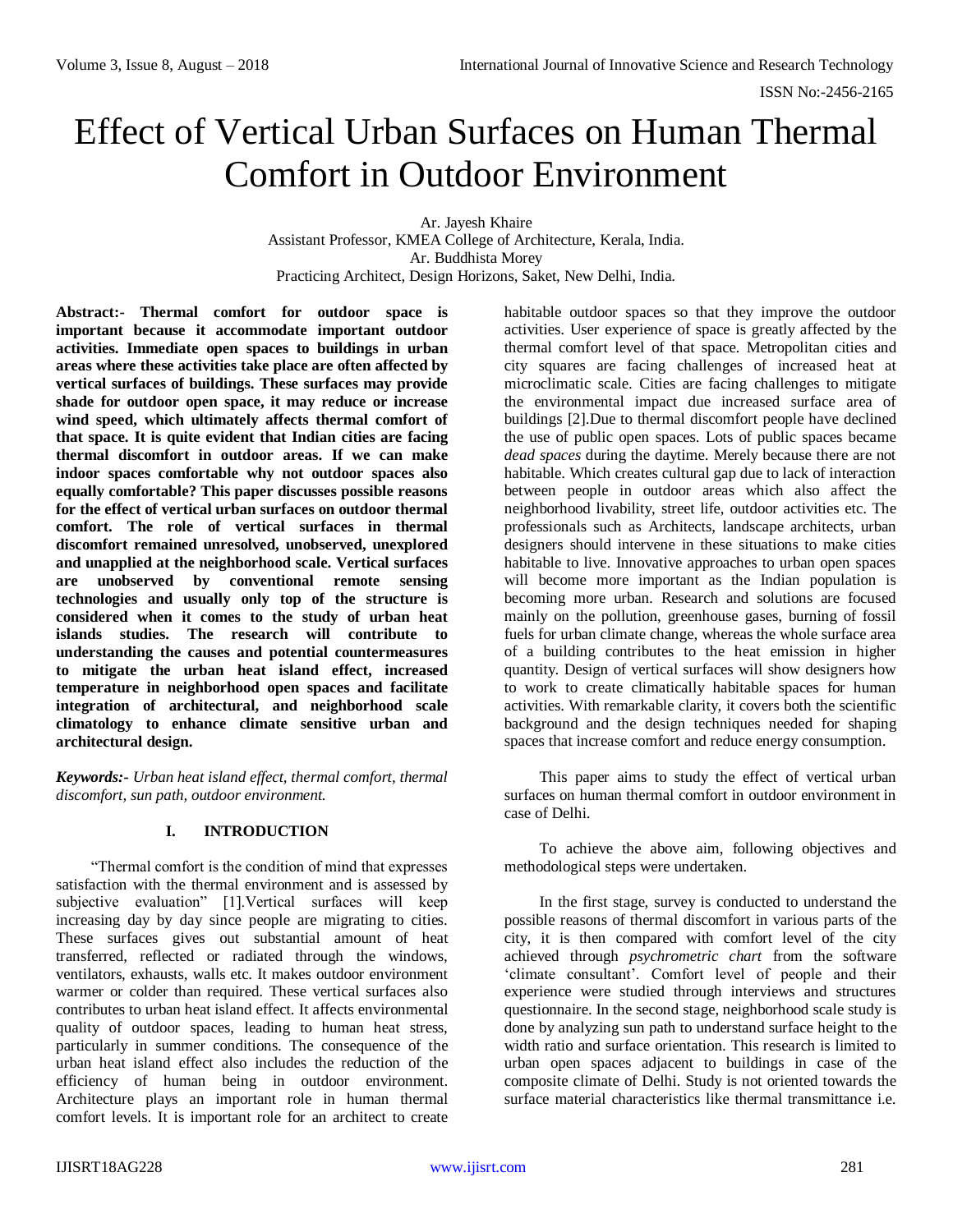#### ISSN No:-2456-2165

U value, conductance i.e. K value, reflectance etc. Aspects like design and orientation of surface are focused.

# **II. AREA OF THE STUDY**

New Delhi the capital city of India located between the latitudinal extent of 28°23'17''–28°53'00'' N and longitudinal extent of 76°50'24''–77°20'37'' E and covers area of 1484 sq.km. With an average altitude of 213-305m above mean sea level [3].Location and area is important for sun path study. Maximum temperature in summers goes above 43°C and minimum temperature goes below 3 °C. The temperature difference of close to 40°C, makes it difficult for user make themselves comfortable in outdoor environment.

## **III. BACKGROUND LITERATURE**

Thermal comfort can be broadly divided into two main categories, physical comfort and psychological comfort. Physical comfort deals with the body and psychological comfort deals with the mind and thinking of the user. Physical and psychological discomfort thus affects the spatial experience of the user. In different weather conditions, people's response to microclimate will vary, even if only subconsciously, leading to a different uses of these open spaces. Thermal comfort of outdoor spaces was always been a challenging aspect for composite climate of Delhi. From historic times we have seen various methods to counter the thermal discomfort in neighborhood areas. These methods includes the provision of water bodies, green areas, vegetated areas etc. Due to urbanization these natural areas are reduced in size. Provision of water bodies and vegetated areas is now difficult to accommodate in the neighborhoods. This resulted into higher temperature in neighborhoods. Cities gives out substantial amount of heat back to the nature which resulted into urban heat island effect, if we see it on a broader scale.

*Impact of urbanization:* Cities were initially consisting of buildings and open spaces. Open spaces are keep reducing as time is progressing. Past few years' urbanization has progressed rapidly. "Cities act as sources of heat and the effect of pollution is seen in the thermal structure of the atmosphere above them" [4].



Fig 1:- NASA MODIS satellite image from January 4

*Field survey:* Survey was conducted in different parts of the city. Opinion was taken from different levels of the society with various occupations. The survey was done in the areas where building heights are less than 12 metres. It is useful for the study to understand the amount of vertical urban surfaces contributed by these structures.





Figure 2 and figure 3 compare the activity levels citizens currently and wish to do. As per current scenario it is difficult for user to perform high level activities such as playing, jogging etc. in the outdoor environment.



Fig 5:- probable reasons for thermal discomfort

According to the residents of various parts of Delhi neighbourhoods, 45% people say that the reason for thermal discomfort is the incoming sunlight heats up the outdoor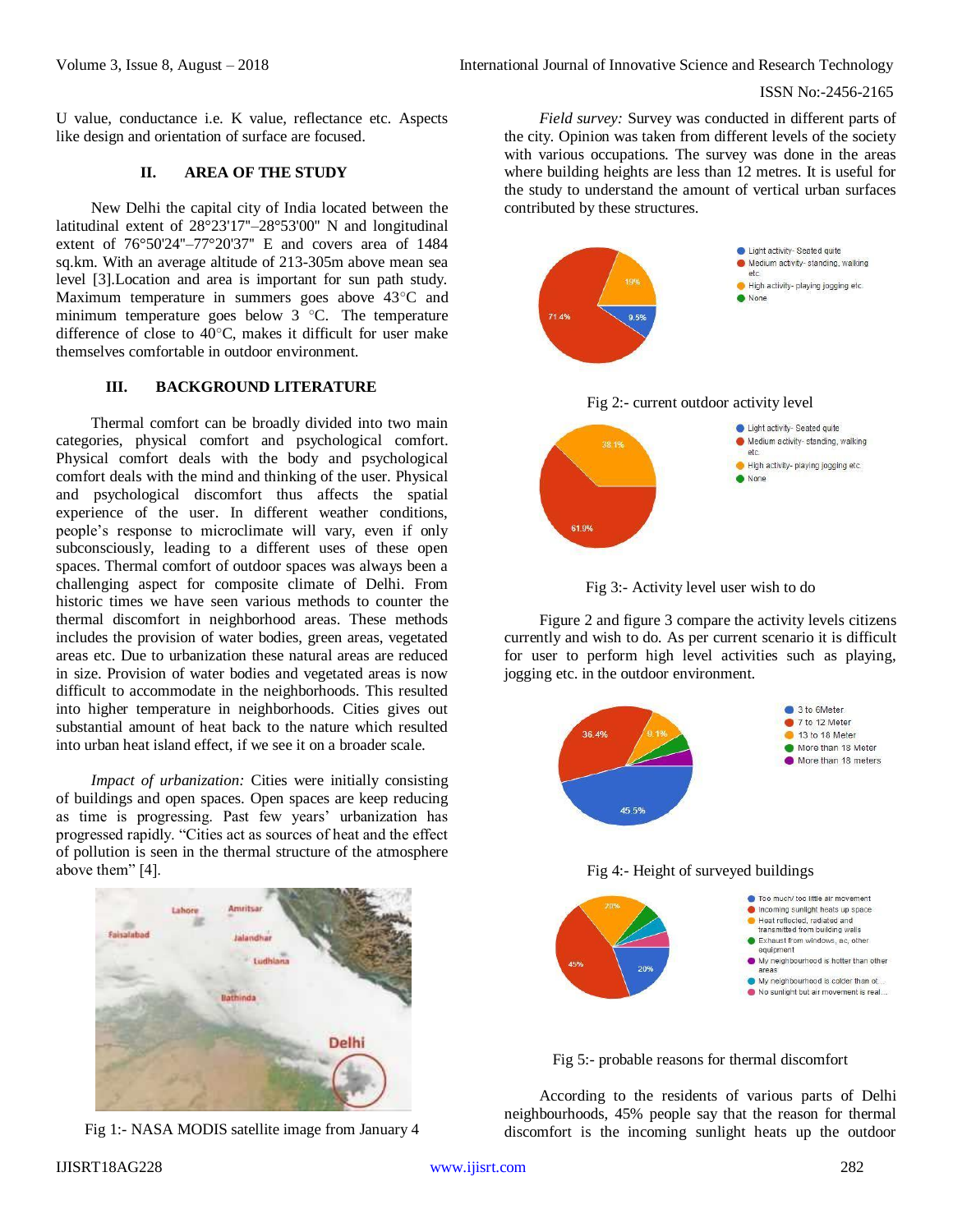space. The reason can be *the urban heat island*. 20% people says that building surfaces gives out heat in the form of reflection, transmission and radiation from the building surfaces. Building wall thicknesses, materials, material properties, building orientation can be the probable reason. 20% people says that too much or too less air movement around the buildings. Remaining 15% people have various other reasons.

To analyse the user survey the facts are studied in the form of psychrometric chart to understand actual thermal comfort level in the city.



Fig 6:- Psychrometric chart for New Delhi

From the psychrometric chart it is evident that the city has comfort level of only 22.1%. With most of the green dots in the zone of higher humidity and temperature levels. Heat gain or loss in buildings is through walls, roof, ceiling, floor, and glass etc. i.e. the building fabric of envelope. The load due to such heat transfer is often referred to as heat gain or heat loss. It is possible through outer walls of the structures. In case of sunlit wall, the heat gain of the room will be more in comparison to a shaded one. The heat load in buildings are due to the direct sunlight through south-west direction. Maximum the surface area perpendicular to the solar radiation, more the heat gain through the surface. Maximum heat may occur on the surface during noon and due to the time lag it will reflect back to adjacent areas after few hours.

*Heat transfer:* Majority of heat transfer takes place in buildings through building envelope. Envelope consists of walls, roof, fenestrations etc. Heat transfer through materials takes place by conduction from warm to cold side. This process takes place inside as well as outside the buildings. The heat gained through building surfaces is transferred to adjacent spaces through conduction. When the heat is transferred by air or water, this is called convection [6].The convection depends on the speed of the passing air.

*Sun path analysis:* The longest day of the year, highest sun altitude is at  $84.92$  (on  $21<sup>st</sup>$  june) and on the smallest day of the year, highest sun altitude is 38.11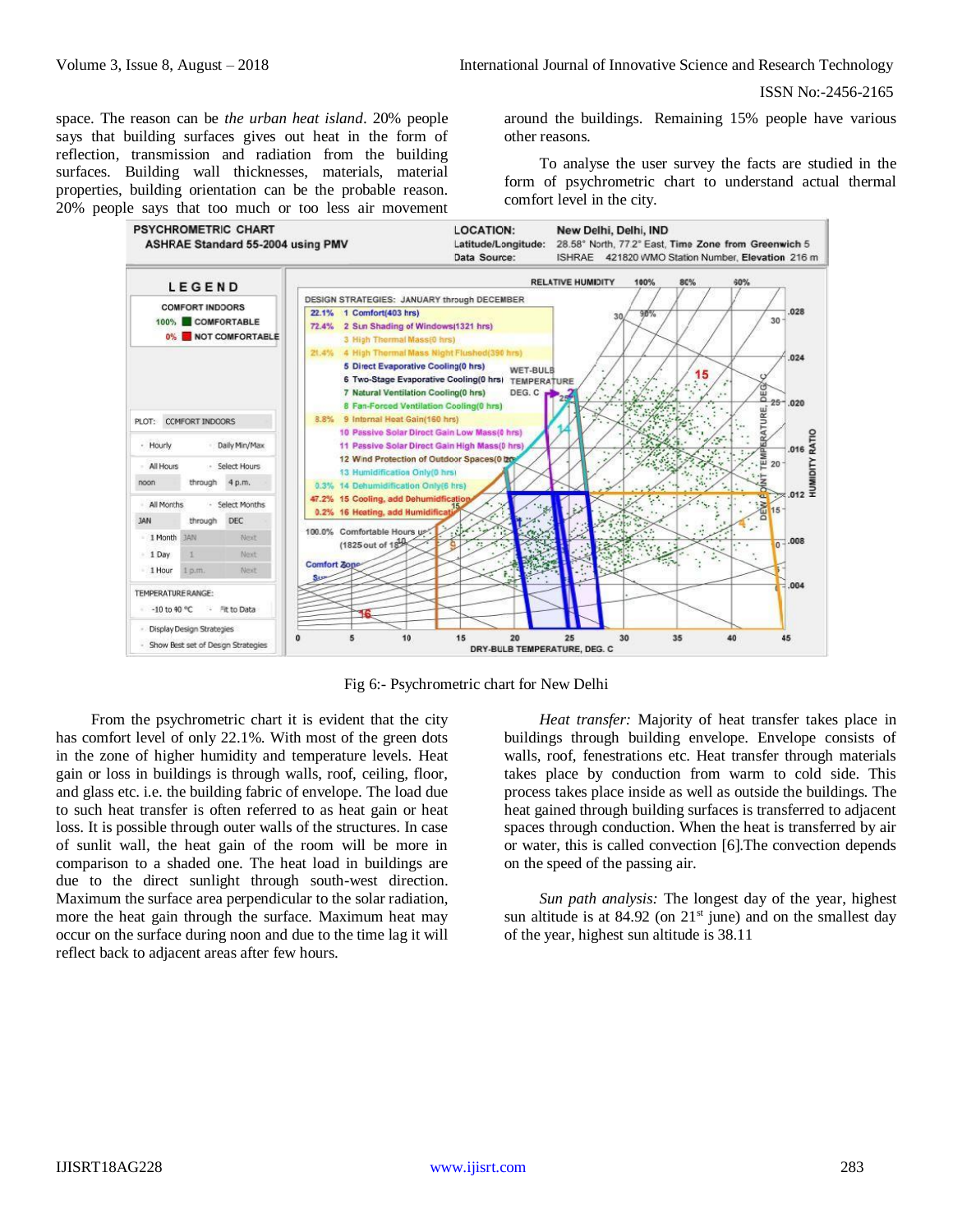

Fig 7:- Comparative sections of summer and winter sections showing shaded are at highest altitude of sun.

*Results:* Ratio of height to depth of shade is minimum 1 : 0.090 in summers and 1 : 1.275 in winters. To achieve the openness of the space, horizontal projection or shading device on the top of the space can be avoided. It is not always necessary to cover a space on top to protect it from direct sunlight. Height to width ratio also determines the shaded portion of the open space. As we go towards winter season the altitude of the sun goes down in the direction of horizon. As a result the depth of shade increases during winters. The depth of shade decreases during summers. But it can be observed that for the latitude of the city sun altitude is never on the top of head i.e. 90 °. Which is a positive point when it comes to shading the space only with vertical surfaces.

*Surface orientation of building:* Exposure of walls to the sunlight affect the heat gain. The amount of heat gain will result into heat transfer to the adjacent open spaces. From the sun path analysis it is evident that the maximum heat gain is between 12 pm to 3pm. When sun position is in south-west direction of the structure. By standard it is not preferred to have building surfaces perpendicular to the direction of sunlight. That is the reason orientation of building surface towards south-west should not be preferred. North facing surface will never receive direct incident sunrays keeping it cooler than other surfaces which will radiate very less amount of heat to adjacent open spaces. Whereas, the surfaces which are facing south-west and south direction will consume the heat throughout the day and radiate back to adjacent spaces even after the sunset which makes these spaces difficult for user.

*Results:* South- west facing direction of vertical surfaces should be avoided or reduced. It not only opens up the space to harsh direct sunlight during afternoon hours but also allows the surfaces to gain heat which will ultimately reflect and radiate back to the open space after few hours. On the other hand, if space is open to north, east or north-east direction, then the space is shaded from the vertical surfaces located on south, west or south-west direction. Also, the space will not receive any radiation from vertical surfaces since there won't be a heat gain through these surfaces.

*Wind movement and humidity:* Average annual humidity is 54.3%, and average monthly humidity ranges from 33% in May to 73% in August [7]. Wind movement study of neighbourhood areas is important to analyse the wind circulation. Over the last 18 years, the average relative humidity has increased from nearly 56% to over 61%. Increase in moisture content in air traps particulate matter. The wind speed over the last 18 years has increased from 2.1 m/s to 2.8 m/s. but in the last five years it has declined, making it difficult for particulate matter to disperse [8].

# **IV. RESULT**

To maintain the thermal comfort of outdoor areas, building surfaces can be oriented and placed in such a way that it allows sufficient wind movement which will not allow the amount of moisture to build up.It will reduce level of thermal discomfort. Emphasis can be given on the spacing, orientation, height and profile of vertical urban surfaces.

# **V. CONCLUSION**

The study clearly establishes the impact of vertical urban surfaces on amount of shade, exposure to sunlight and ultimately the thermal comfort. This study mainly focused on shading, in order to make the urban outdoor spaces thermally